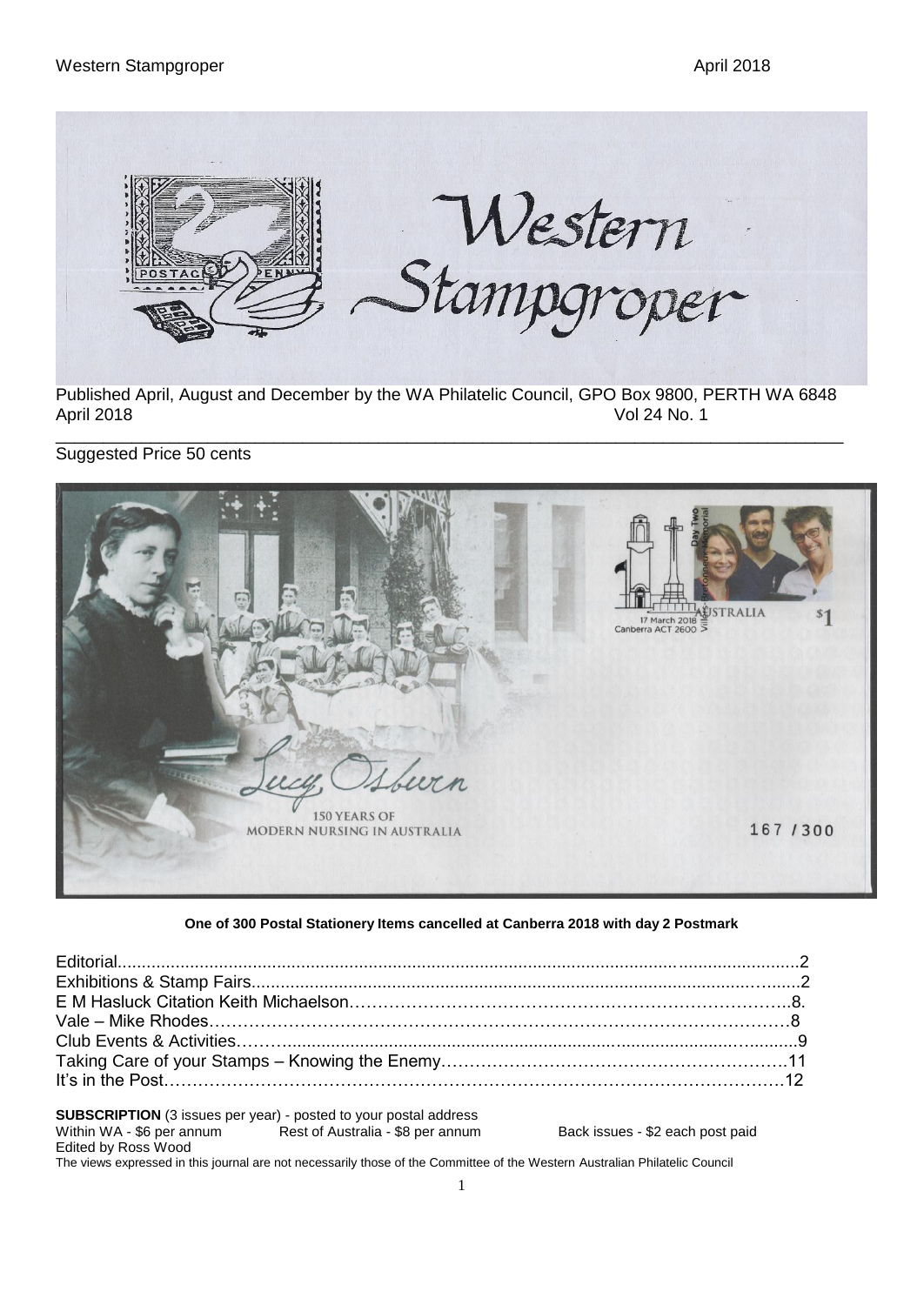#### EDITORIAL

Over a year has elapsed since the last issue of the Western Stampgroper. I apologise for this but if I do not receive any articles then I am unable to produce a magazine that is full of interesting articles. If you wish me to continue to produce the Western Stampgroper then I need your assistance with articles that would interest other Western Ausralian stamp collectors..

This issue will be available online now that we have the web-site back up and running, It is www.wapc.org.au

Please contact me at [rosswood@bigpond.com](mailto:rosswood@bigpond.com) with any changes to the club list and any activities that are going on.

The WAPC has continued a series of workshops at Philatelic House which are held on the second Saturday of each month. This is a hand's on workshop that covers how to get your collection of stamps and philatelic covers out of the stockbook/hagner sheets onto display pages or album sheets so that you can show your collection at clubs and enter competitions. This commenced in February 2018 and the next workshop is on Saturday 12<sup>th</sup> May, 2018 where we will look at Club Class entries for SRSS 2018..

> **WAPC Monthly Workshops** 2<sup>nd</sup> Saturday of each Month

1:00 pm to 4:00 pm

Philatelic House Wellington Fair Unit 19, 40 Lord Street (cnr Wellington St) EAST PERTH

For further information, contact Ross Wood on 92943356

## **EXHIBITIONS / STAMP FAIRS**

# **PSWA StampMart**

Sunday 6 May 2018 10:00 am to 4:00 pm

Eleven stamp dealers' stalls Over 550 auction lots Viewing from 11:00 am to 1:30 pm

Free entry Competitive displays, judged by the public for the Les King Memorial Trophy as well as a youth Competition for the Don O'Loughlin Trophy

> South Perth Civic Centre South Terrace SOUTH PERTH

For further information, contact Ross Wood: [rosswood@bigpond.com](mailto:rosswood@bigpond.com) or phone 92943356

## **Southern Rivers Stamp Auction No. 14**

Sunday 10th June 2018 Commences at 1:00 pm Viewing from 10:30 am to 12:55 pm

Plenty of parking at the venue

Maddington Community Centre Alcock Street MADDINGTON

**Stamp Fair** Sunday  $24^{th}$  June 2018

Cannington Exhibition Centre Cnr Albany Highway & Station

Street Cannington

FREE ADMISSION Doors Open at

10am

for access to 12 Dealers Stalls

Refreshments on site 480 Lot AUCTION at 2 pm Viewing of lots 11.30am to 1.30pm

Plenty of parking close to venue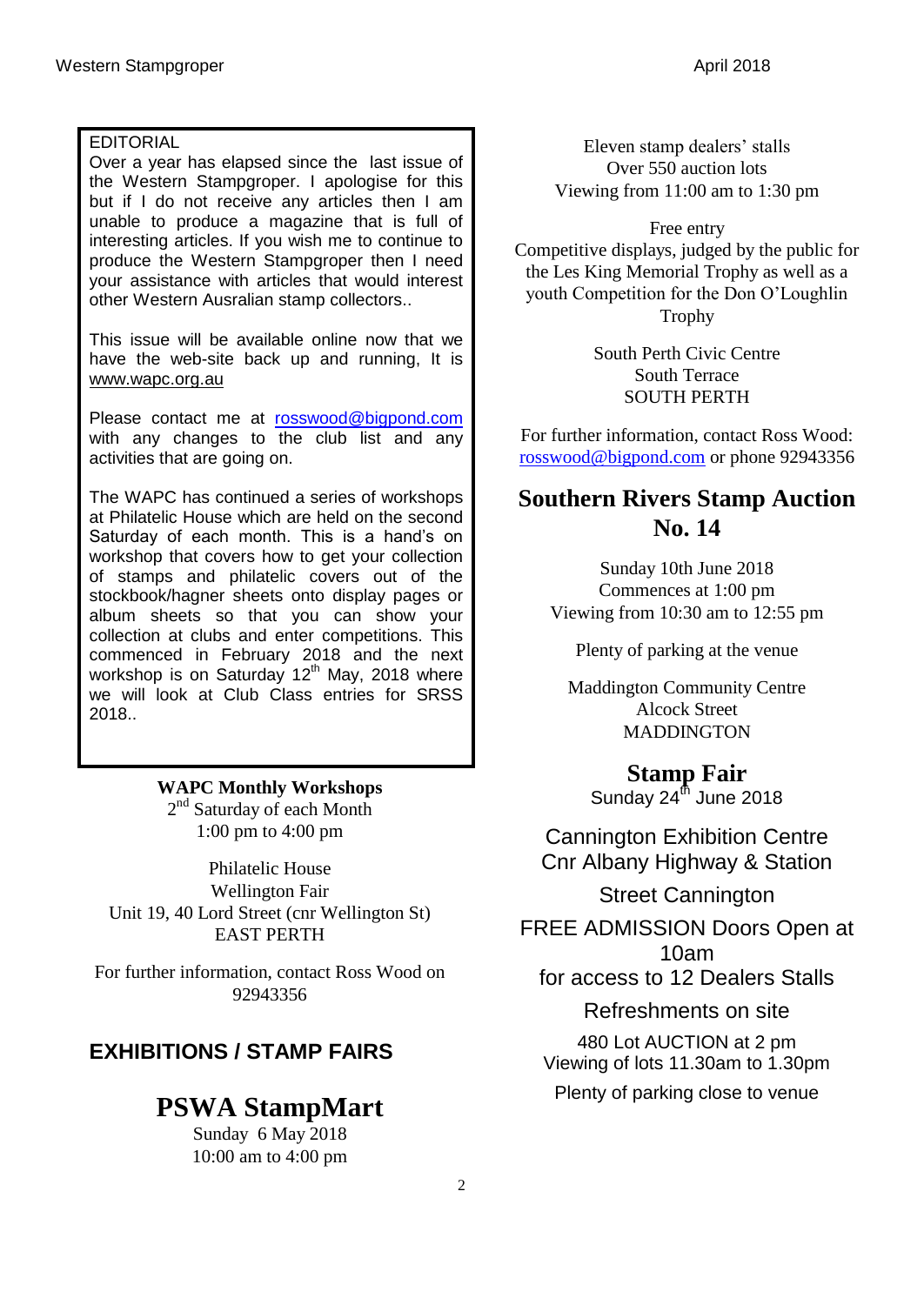# **Perth Stamp & Coin Show**

Friday 6th to Sunday 8th July 2018

Friday: 1:00 pm to 6:00 pm Saturday: 10:00 am to 4:00 pm Sunday: 10:00 am to 3:00 pm

South Perth Community Centre Cnr South Terrace & Sandgate Street SOUTH PERTH

For further information, contact Ian Boulton: 0414 929 235 [www.perthstampandcoinshow.com](mailto:www.perthstampandcoinshow.com)



**SWAN RIVER STAMP SHOW 2018**

**Western Australian State Stamp and Postcard Exhibition will be held at the Loftus Recreation Centre, Corner of Loftus and Vincent Streets, Leederville, WA 6007 SATURDAY 20 OCTOBER 2018 10am to 5pm and SUNDAY 21 OCTOBER 2018**

## **10am to 4pm**

**Visit www.swanriverstampshow.com for up-to-date information**

The Exhibition is conducted by the Western Australian Philatelic Council Inc. (WAPC) under the auspices of the Australian Philatelic Federation (APF).

### **RULES AND REGULATIONS**

All correspondence to the Exhibition Secretary, GPO Box 9800, Perth WA 6001

**ORGANISATION:** Swan River Stamp Show (SRSS) 2018 is an Exhibition organised by the Western Australian Philatelic Council Inc.

**REGULATIONS:** These Regulations are based on the APF Regulations for Australian Philatelic Exhibitions.

**CONDITIONS OF PARTICIPATION:** Participation in the Exhibition is open to all exhibitors resident in Australia whether they are members of affiliated organisations or not. The exhibitor must be the bona-fide owner of the exhibit. Exhibits cannot be entered in joint names except for the Literature Class, and husband and wife entries. Each entry must be made in the correct class. If considered necessary, the Jury may transfer an entry to another class. Non-competitive entries will be by invitation of the Committee only. The entrant shall provide a description for the catalogue comprising of not less than 20 and not more than 50 words. The Committee reserves the right to alter any description for the catalogue. The exhibitor must provide a draft of the title page of the exhibit to the Organising Committee no later than 4<sup>th</sup> September 2017.

#### **CLASSIFICATION OF EXHIBITS**

**Division 1:** State Level Competitive Classes (2 to 5 Frames)

- 1.1 Traditional Philately\*
- 1.2 Postal History: incl. Marcophily
- (Postal Markings)
- 1.3 Postal Stationery
- 1.4 Thematic Philately
- 1.5 Aerophilately
- 1.6 Astrophilately
- 1.7 Revenues
- 1.8 Open
- 1.9 Picture Postcards
- 1.10` Cinderellas
- 1.11 Polar Philately
- 1.12 Maximaphily
- 1.13 First Day Covers
- 1.14 Subject Class (APF Experimental
- Class)
- 1.15 Youth Philately
- 1.16 Philatelic Literature

1.17 Modern Experimental Traditional \* Judges will take into consideration the three eras of Traditional Philately, namely Classic, Intermediate,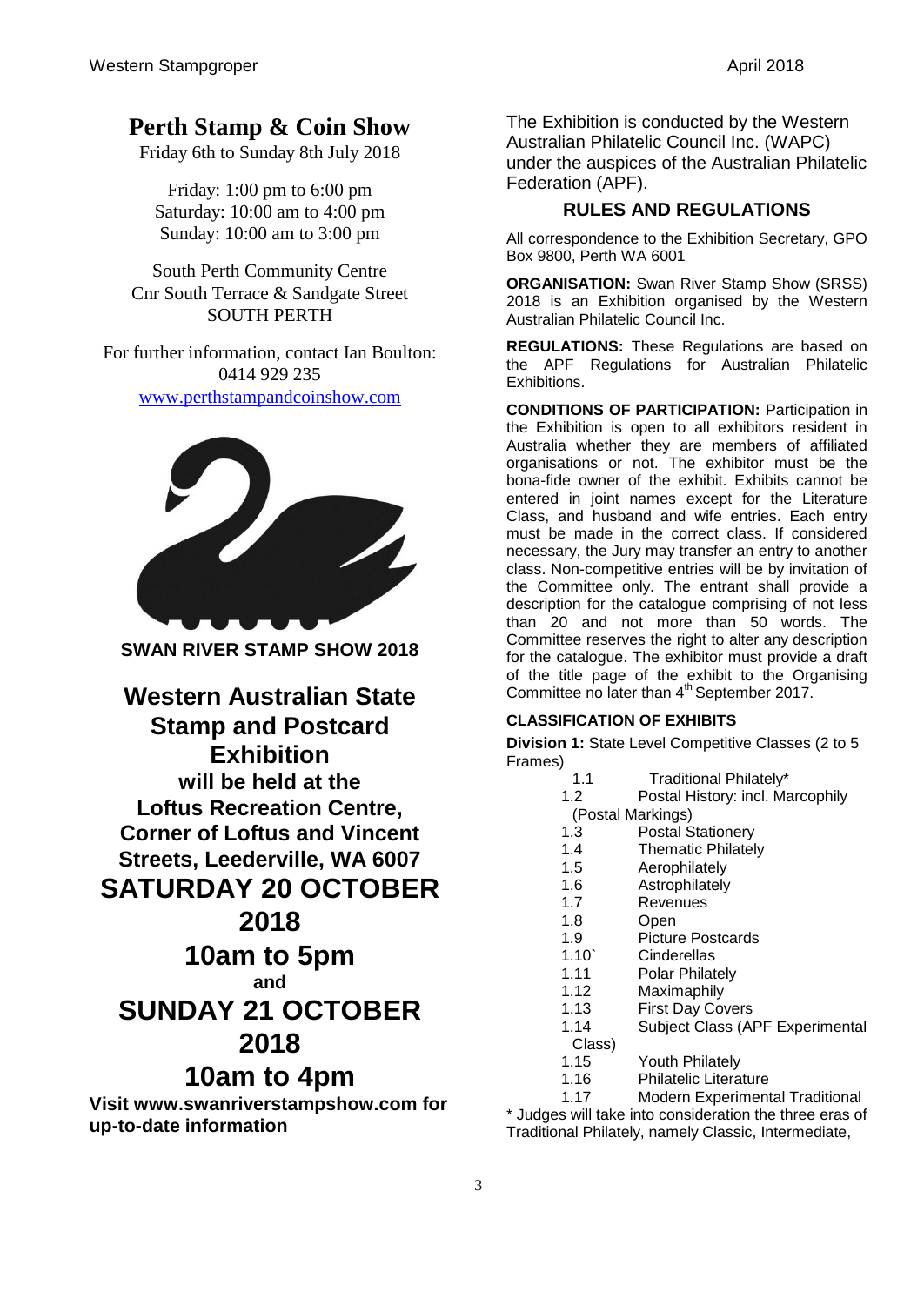Modern (State Rules definition of Modern is from 1966 to present day).

**Division 2:** Cygnet Class (State One Frame)

**Division 3:** Club Class Competition (Up to 15 pages)

**Division 4:** The Arthur Holmes Junior Trophy Competition (5 pages)

**Division 5:** Postcards (2 – 5 Frames)

**Division 6:** Postcards (One Frame)

Each division will have separate conditions that apply. The Club Class and Junior Trophy Class differ significantly from the other classes and special regulations have been detailed in a separate part of this prospectus.

**APPLICATIONS:** Applications from exhibitors will only be accepted on the official entry form and within the appointed time. All entries must be forwarded to the **Exhibition Secretary, PO Box 885, Subiaco WA 6904**.

**The closing date for entry forms is 31st August 2018** and **must** be accompanied with a draft of the title page.

- All exhibits must be mounted on white or light coloured sheets within the range 21- 24cm by 26-28.5cm including the size of the protectors. An exhibit mounted on black or dark coloured pages will not be accepted. Oversize sheets will be mounted only if prior approval of the Committee has been obtained. Sheets for each exhibit must bear the name and address of the exhibitor on the reverse of each sheet and be numbered consecutively in the order they are to be mounted. Only pages for display can be submitted.
- The frames to be used for the exhibition will be W1200mm x H900 mm and hold **15 standard sized sheets arranged in 3 rows of 5 sheets.**
- State Class exhibits must consist of 2 to 5 frames. An exhibitor may submit any number of competitive exhibits, but no more than one entry of the same country or subject in the same class if of a similar or continuing nature. Where an exhibitor submits multiple entries (excluding literature), the preferential order for acceptance should be indicated. The Exhibition Organising Committee will endeavour to accept all, but depending on space and frame availability, reserves the right to limit the number of entries that are accepted for this Exhibition. The

Committee also reserves the right to reject any entry without assigning any reason for such decision.

**ENTRY FEES:** Frame fees and return postage (where applicable) must accompany the entry form.

| <b>State and Postcards</b><br>15 sheet Frames |      |  |
|-----------------------------------------------|------|--|
| 2 Frames                                      | \$30 |  |
| 3 Frames                                      | \$40 |  |
| 4 Frames                                      | \$50 |  |
| 5 Frames                                      | \$60 |  |
| Literature                                    | \$25 |  |

| Cygnet<br>15 Sheet Frames                                            |      | <b>Club Class</b><br>WA Club & Society<br>members only |     |
|----------------------------------------------------------------------|------|--------------------------------------------------------|-----|
| 1 Frame                                                              | \$25 | 1 Frame                                                | \$5 |
| Youth entries in any category (minimum<br>frame)<br>FREE             |      |                                                        |     |
|                                                                      |      |                                                        |     |
| Arthur Holmes Junior Trophy Class (up to 5<br>sheets)<br><b>FREE</b> |      |                                                        |     |

**DELIVERY OF EXHIBITS:** After paying the entry fee, the exhibitor will receive notification of frames allocated and an envelope for each frame of 15 sheets. Each sheet should be placed in a lightweight transparent sheet protector, with only one side open. The transparent protector must not exceed the exhibition sheet by more than l cm all round. Sheets received without protectors will not be accepted. Certificates of expertisation (where applicable) shall be placed on the reverse of relevant sheet inside the sheet protector. All entries must be in the hands of the judges on or before the  $7<sup>th</sup>$  October. All literature entries must be received by  $4<sup>th</sup>$  September 2017. Exhibits sent by mail must be forwarded pre-paid to the **Exhibition Secretary, G.P.O. Box 886 SUBIACO WA 6904**

**PLAN OF THE EXHIBIT:** All exhibits should have an introductory page or plan to indicate what is being shown and give guidance to the viewer, including areas of special interest. Entries in Class 1.4, Thematic Philately, must include a plan of the exhibit.

**PHILATELIC LITERATURE ENTRIES:** Two copies are required, one of which will be available for inspection at the Exhibition. One copy will be returned after the Exhibition if sufficient postage/instructions have been provided; the other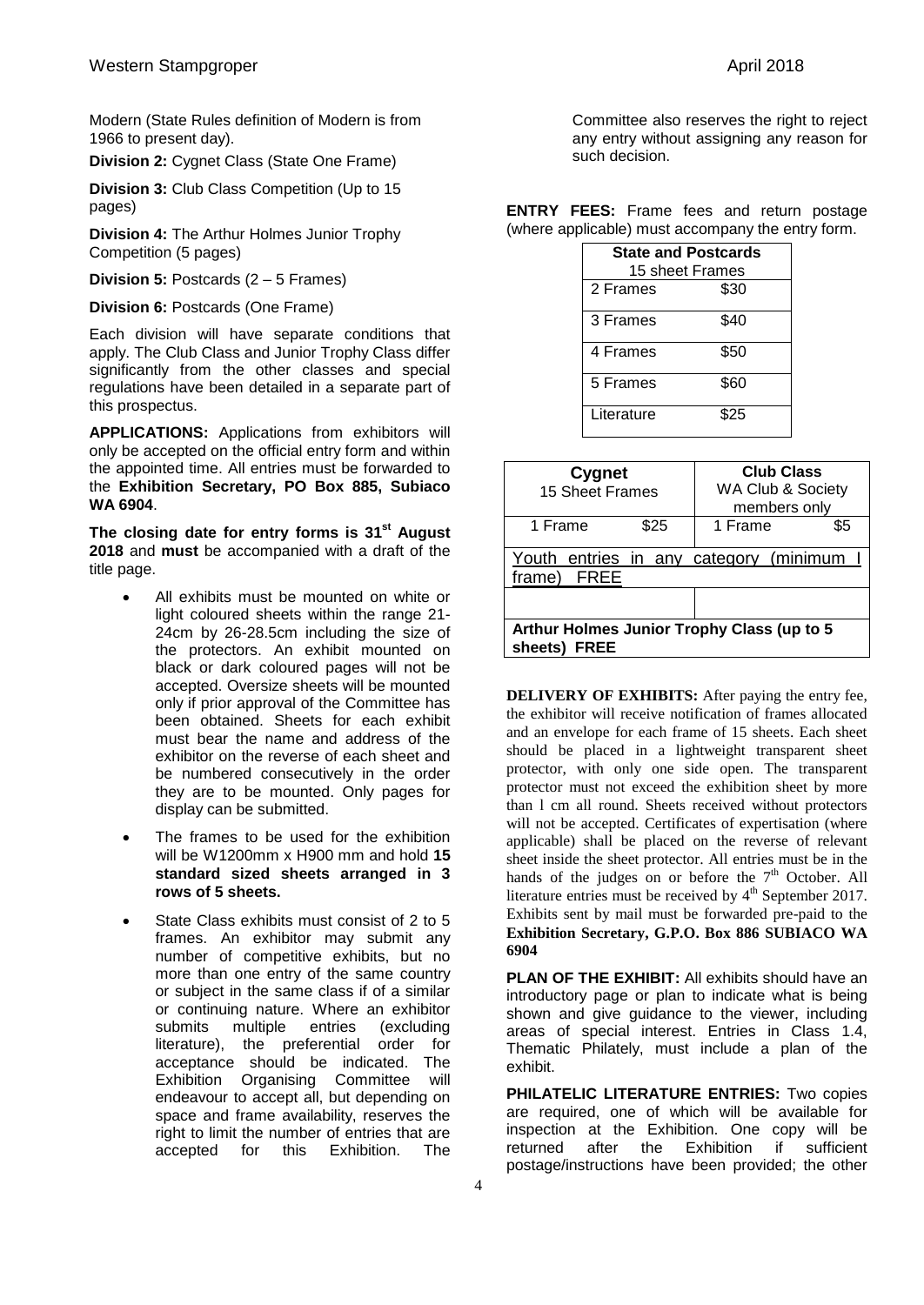will be deposited in a Philatelic Society library. Any book, catalogue, series of magazines or newsletters published after January  $1<sup>st</sup>$  2014 can be exhibited.

**SECURITY AND INSURANCE:** The Committee will take reasonable care of the exhibits with which it has been entrusted. However, it declines all responsibility in case of loss, theft or damage during conveyance to/from the Exhibition or at the Exhibition. Exhibitors are advised to arrange adequate insurance themselves.

**MOUNTING OF EXHIBITS:** Upon receiving the exhibit, the Organising Committee will issue a receipt, which must be produced after the Exhibition, to obtain the exhibit. All exhibits will be mounted and removed from the frames in accordance with instructions given by the Bin Room Manager. Personal mounting and removal can only be done with the express permission of the Bin Room Manager and according to their directions. No exhibit will be released after the exhibition until checked by the Bin Room Manager.

**JURY:** The members of the Jury will be approved by the Western Australian Philatelic Council. The decisions of the Jury are final and cannot be contested. Jury members, apprentice jurors and consultants to the Jury cannot compete in the competitive classes. The judging will be carried out in accordance with the FIP General Regulations for the Evaluation of Competitive Exhibits and the FIP Special Regulations for each class and the Special Regulations for SRSS 2018. A judges' critique of exhibits will be held and competitive exhibits will be reviewed for interested participants including a brief 'in front of the frames' discussion (time permitting). Youth entries will be judged in the following age groups (as at 1<sup>st</sup> January 2018): up to 15 years, 16-18 years and 19-21 years. A separate judging panel will be selected for the Club Class and The Arthur Holmes Junior Trophy Class.

**EXCLUSIONS:** The Jury shall penalise exhibits containing forgeries or reproductions not so described.

**MODIFICATION:** For the duration of the Exhibition, no exhibit may be either modified or withdrawn. Exhibitors are reminded that the rules of the APF stipulate that once the Organising Committee accepts an application form, it is the responsibility of the exhibitor to produce the exhibit. Failure to give notice or produce the entry is subject to penalty by the APF and in either case the entry fees will not be returned.

**AWARDS:** The Committee will place for disposal by the Jury the following awards: Grand Award, Special Prizes and State Class Medals: Gold, Large Vermeil, Vermeil, Large Silver, Silver, Silver-Bronze, Bronze, Certificate of Merit and Certificate of Participation.

Cygnet awards are distinct from the State Class medals. Perpetual trophies are available to be awarded for the best introductory or title page(s) and to the best thematic exhibit.

State Competitive medals and Cygnet Class certificates will be given according to the following terminology and points.

| <b>State</b>                 |           |  |
|------------------------------|-----------|--|
| Gold                         | >80       |  |
| Large Vermeil                | $75 - 79$ |  |
| Vermeil                      | 70 - 74   |  |
| Large Silver                 | $65 - 69$ |  |
| Silver                       | $60 - 64$ |  |
| Silver-Bronze                | $55 - 59$ |  |
| <b>Bronze</b>                | $50 - 54$ |  |
| <b>Certificate of Merit</b>  | 40 - 49   |  |
| Certificate of Participation | <40       |  |
|                              |           |  |

| <b>Cygnet</b>        |           |  |
|----------------------|-----------|--|
| Gold                 | >80       |  |
| Vermeil              | $70 - 79$ |  |
| Silver               | $60 - 69$ |  |
| <b>Bronze</b>        | $50 - 59$ |  |
| Certificate of Merit | $45 - 49$ |  |
|                      |           |  |

A judging slip and written critique will be returned with each entry.

**AMENDMENT OF EXHIBITION REGULATIONS:** The Western Australian Philatelic Council Inc. reserves the right to amend these Special Regulations. The Western Australian Philatelic Council Inc. shall decide any matter not covered by these Special Regulations.

**RECOGNITION OF EXHIBITION REGULATIONS:** By signing the application form, the exhibitor is bound by these Special Regulations for the SRSS 2015 Exhibition.

**JUDGING CRITERIA:** The judging criteria that will be used by the Jury for State Classes will be those of the Australian Philatelic Federation.

| <b>State: Traditional and other</b> | <b>Points</b> |
|-------------------------------------|---------------|
| classes except Lit.                 |               |
| Treatment                           | 20            |
| Importance                          | 10            |
| Knowledge and Research              | 35            |
| Condition                           | 10            |
| Rarity                              | 20            |
| Presentation                        | 5             |
|                                     |               |
| Total                               | 100           |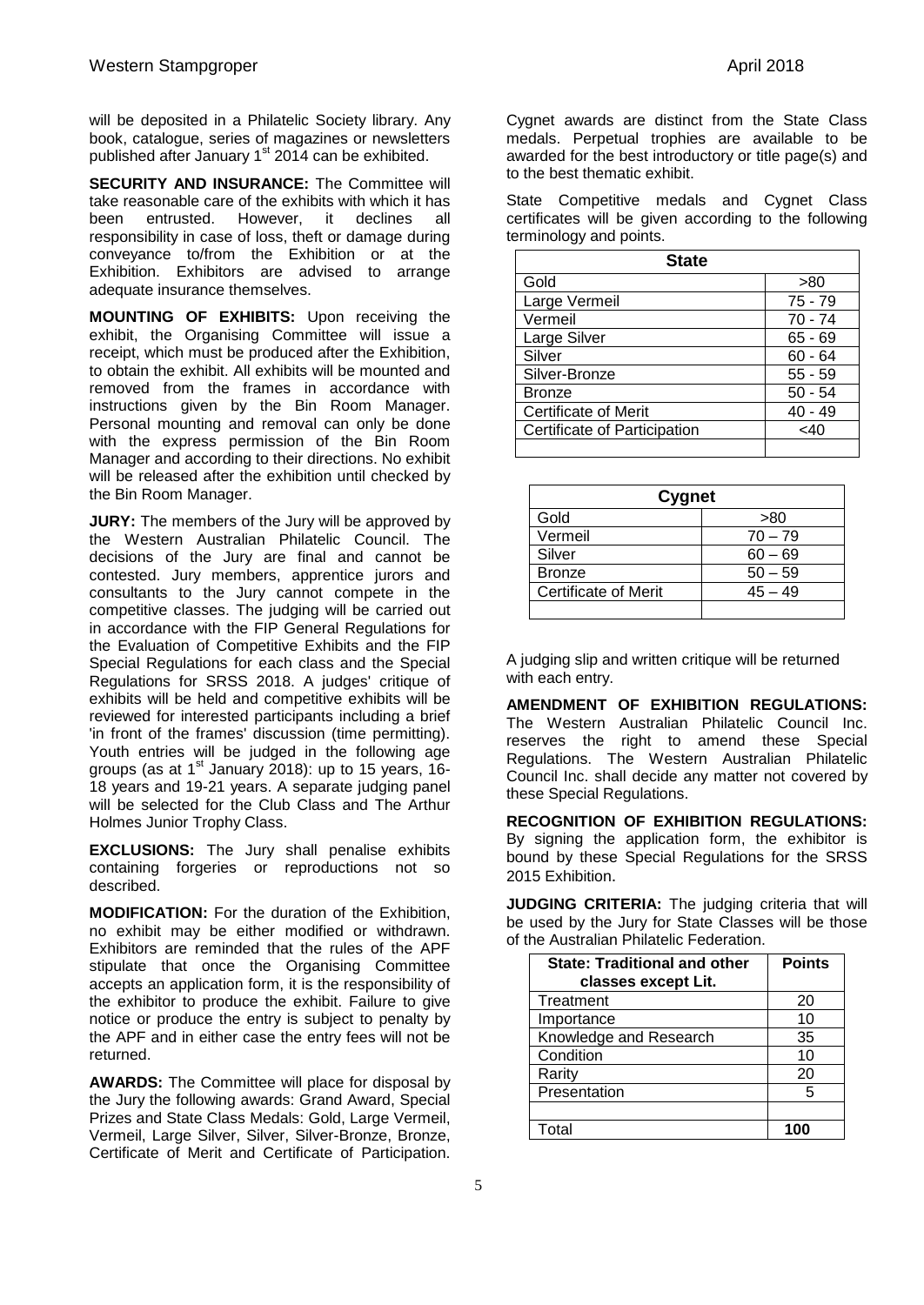| <b>State: Thematic</b>      | <b>Points</b> |
|-----------------------------|---------------|
| Title & Plan                | 15            |
| Development                 | 15            |
| Innovation                  | 5             |
| Knowledge Thematic          | 15            |
| Knowledge Philatelic        | 15            |
| <b>Condition and Rarity</b> | 30            |
| Presentation                | 5             |
| Total                       |               |

State Youth exhibits are judged with specific criteria for different age groups, details of which can be obtained from the WAPC.

A different method of evaluation will be used for Club Class and junior Trophy Class, details of which are given in the Special Regulations.

**OPEN CLASS:** Exhibitors are advised that the State Exhibition includes "Open Class".

There are Special Regulations for Open Class including a different marking structure. to the choice of the collector, giving him total freedom to arrange it with the only limits of:

- An Open Class exhibit develops a subject according Philatelic material will cover approximately 50% of the exhibit
- The non-philatelic material will be no thicker than 5mm to fit into the standard exhibition frames.

The Marking of Open Class is as follows and will be judged by the Philatelic Jury.

| <b>Open Class</b>           | <b>Points</b> | <b>Breakdown</b> |
|-----------------------------|---------------|------------------|
| <b>Treatment and</b>        | 30            |                  |
| Importance                  |               |                  |
| <b>Title and Plan</b>       |               | 10               |
| <b>Philatelic Treatment</b> |               | 5                |
| Non-philatelic              |               | 5                |
| Treatment                   |               |                  |
| Philatelic Importance       |               | 5                |
| Non-philatelic              |               | 5                |
| Importance                  |               |                  |
| Knowledge and               | 35            |                  |
| Research                    |               |                  |
| Philatelic Knowledge        |               | 20               |
| Non-philatelic              |               | 15               |
| Knowledge                   |               |                  |
| <b>Material</b>             | 30            |                  |
| Condition                   |               | 10               |
| Rarity                      |               | 20               |
|                             |               |                  |
| Presentation                | 5             |                  |
| Total                       | 100           |                  |

**SUBJECT CLASS:** The intent of the class is to provide collectors the opportunity to exhibit material, which does not qualify either Traditional or Thematic classes.

The connection between the items in the exhibit will be by subject shown and not a thematic theme or Traditional Country. There must be a connection between the items in the exhibit.

The exhibit must include philatelic material only. [Exhibits wishing to include non-philatelic material need to consider Open Class as the avenue to exhibit.]

The marking system will be similar to the traditional class with the breakdown:

| <b>Subject Class</b> | <b>Points</b> | <b>Breakdown</b> |
|----------------------|---------------|------------------|
| Treatment            | 20            |                  |
| Knowledge            | 40            |                  |
| Philatelic           |               | 20               |
| Subject              |               | 20               |
| Condition            | 10            |                  |
| Rarity               | 20            |                  |
|                      |               |                  |
| Presentation         | 10            |                  |
|                      | 100           |                  |
| Total                |               |                  |

| <b>Modern</b>                  | <b>Points</b> |
|--------------------------------|---------------|
|                                |               |
| Treatment                      | 25            |
| Philatelic & related knowledge | 35            |
| personal study & research      |               |
| Condition                      | 10            |
| Rarity and difficult of        | 20            |
| acquisition                    |               |
|                                |               |
| Presentation                   | 10            |
| T∩tal                          |               |

#### **MODERN EXPERIMENTAL TRADITIONAL**

#### **CYGNET**

Cygnet one frame exhibits can comprise any of the state classes

| <b>Cygnet</b>      | <b>All Classes</b> |
|--------------------|--------------------|
| Treatment          | 20                 |
| Philatelic         | 10                 |
| Importance         |                    |
| Philatelic         |                    |
| Knowledge/Personal | 35                 |
| Study & Research   |                    |
| Condition          | 10                 |
| Rarity             | 20                 |
|                    | 30                 |
| Presentation       | 5                  |
|                    |                    |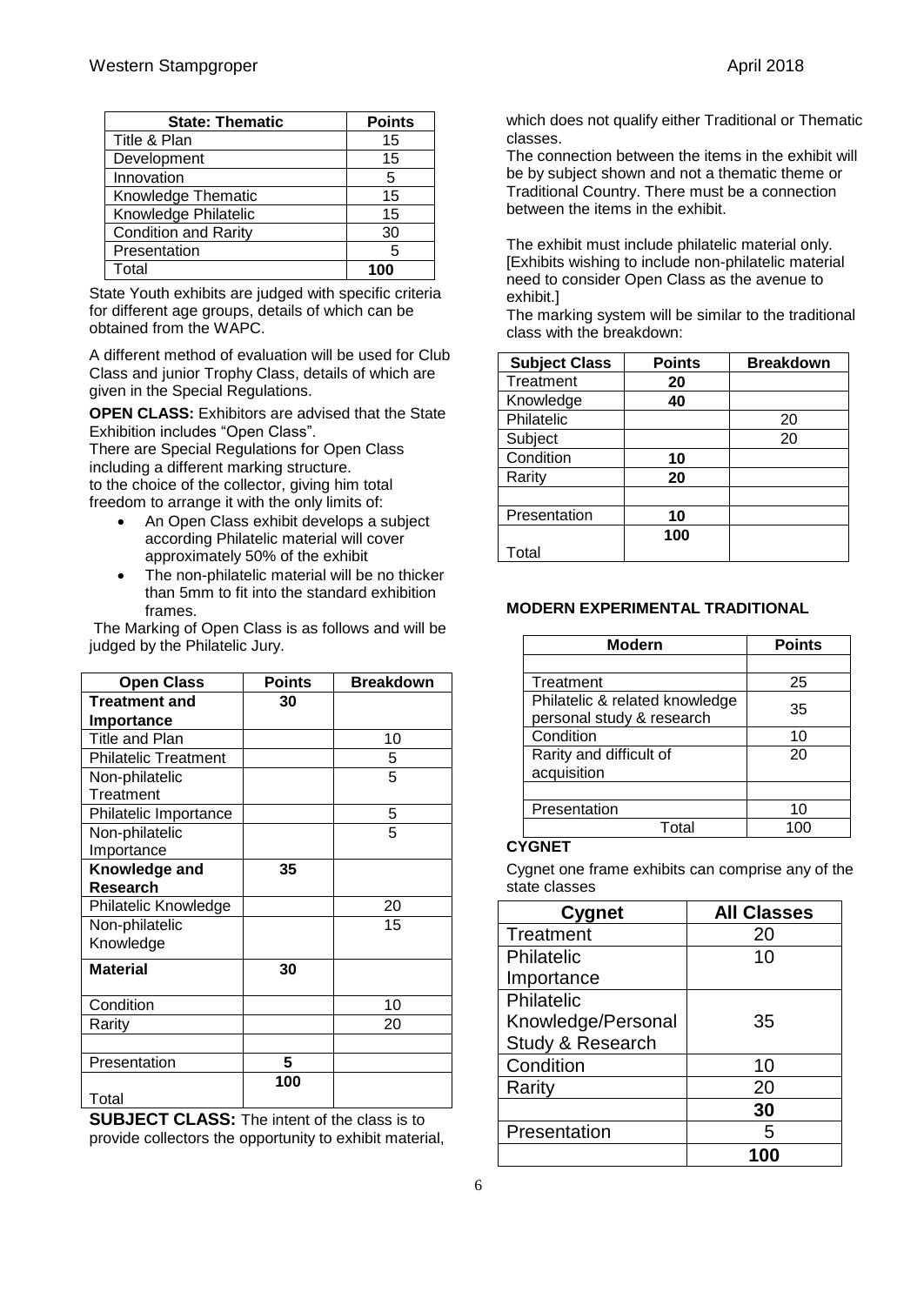# CLUB CLASS

#### **SPECIAL REGULATIONS**

#### ENTRANTS

- Open to WA residents only.
- Must be members of a WA philatelic society or club (or reside more than 50km from a society if resident outside the metropolitan area).
- The entrant enters on behalf of himself/herself and his/her society (members of more than one club should nominate the club they are entering for).
- Any exhibitor who has been awarded a silver medal or higher at state level is not eligible to enter Club Class.

#### ENTRIES

- Maximum 15 pages (1 frame ) (can have fewer than 15 pages)
- Any type of exhibit in any philatelic classification, including social class.
- An exhibit which has been previously entered in either State or Cygnet cannot be entered in Club Class

#### **FEES:** \$5.00 / entry

#### AWARDS / JUDGING

- Winner + runner up.
- **NO** level awards of any type.
- Perpetual trophy for winner's club.
- A certificate of appreciation will be awarded to each entrant.
- The judging will be carried out by a combination of a panel of adjudicators who will be selected specifically for the Club Class and visitors to the exhibition.
- The results of the panel and the visitors will be applied 50% each to the final result.

JUDGING GUIDELINES: The judging criteria to be used by the adjudication panel will be as follows

| Appeal              |    | 10 |
|---------------------|----|----|
| Originality of Idea | 10 |    |
| Development         |    | 10 |
| Knowledge           | 10 |    |
| Presentation        |    | 10 |
| <b>TOTAL</b>        |    | 50 |

- Neither rarity nor importance of the material will be considered in the assessment.
- No written critique or marks will be given to the exhibitor. Exhibitors will be able to discuss the entry with a member of the panel at the frame.

*Visitors' Votes: Visitors to the exhibition will be given a voting slip and will be requested to select a winner and a runner up only.*

 The final result will be determined using a method which combines the relative positions obtained from the panel assessment and the visitor votes.

#### **RESTRICTIONS**

- An award winning entry (either winner or runner up) may only be entered into Club Class once. It may subsequently be entered into State or Cygnet class.
- A Cygnet entry cannot be contemporaneously entered into Club Class

**ADJUDICATION PANEL – JUDGING:** Judging will be done in the frames at the exhibition. The panel will comprise of:

- One member of the jury selected for the State exhibits.
- The President of the Western Australian Philatelic Council or a nominated representative.
- A non-philatelist, from an area of visual or verbal communication such as a journalist or artist (to be selected by WAPC).

### **ARTHUR HOLMES JUNIOR TROPHY CLASS**

#### **The regulations for** ARTHUR HOLMES JUNIOR TROPHY CLASS **are the same as for CLUB CLASS with the following exceptions:**

#### ENTRANTS: **Open to all WA residents (need not be a member of a club)**

• Maximum age 16

**ENTRIES:** Maximum 5 **pages** (1 row in a frame) (can have fewer than 5 pages)

#### FEES: **FREE**

#### JUDGING GUIDELINES: **The judging criteria to be used by the adjudication panel will be as follows:**

| Appeal       |    | 15 |
|--------------|----|----|
| Knowledge    | 15 |    |
| Presentation |    | 20 |
| <b>TOTAL</b> |    | 50 |

- Judging will take into account the age of the entrant
- The value of the material will not be considered in the assessment.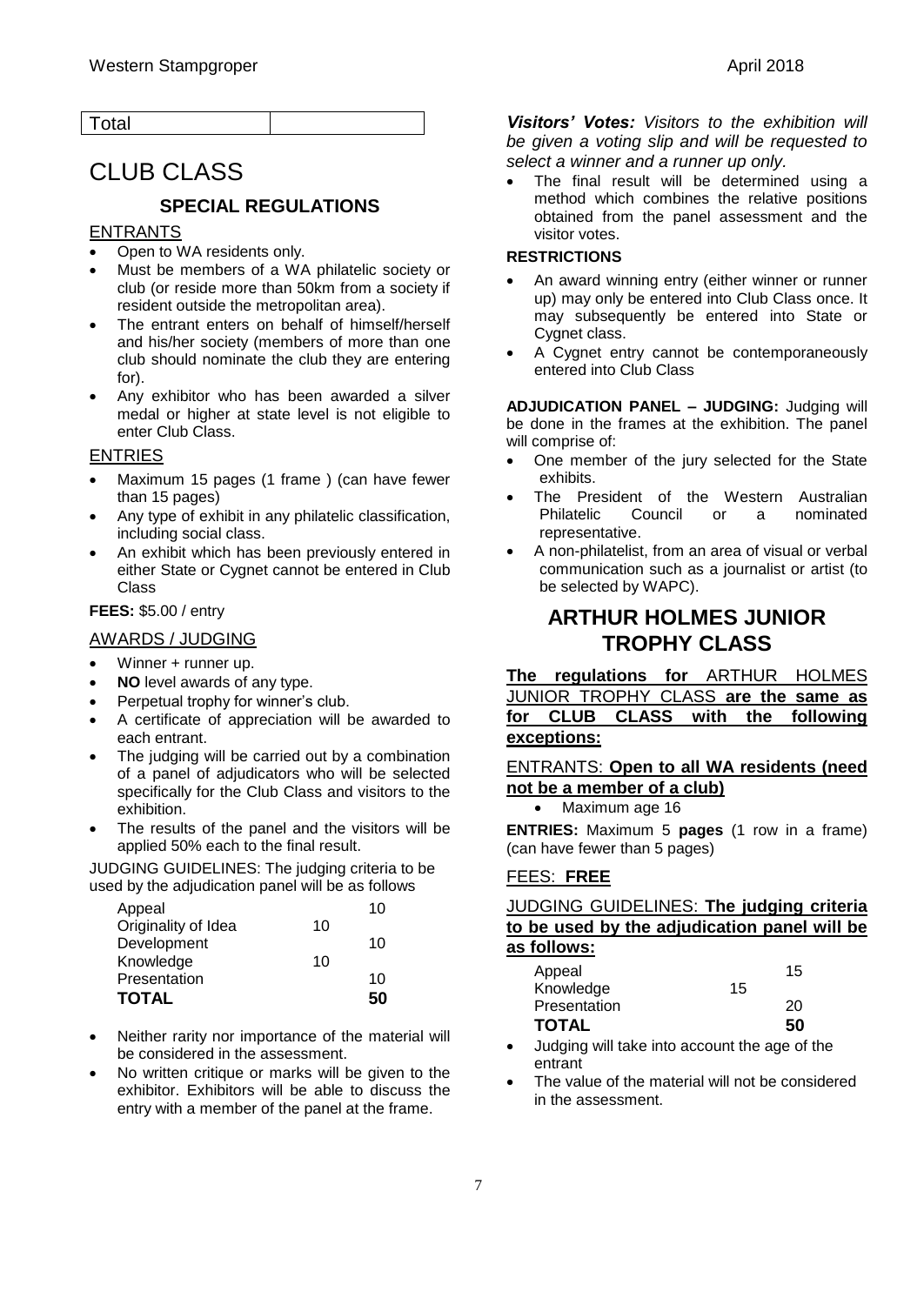*Visitors Votes: Visitors to the exhibition be given a voting slip and will select a winner only.*

 The WAPC will note the age of the exhibitor on each exhibit to assist visitors in their selection.

| <b>ADJUDICATION</b>                       |      | <b>PANEL:</b> | The | Youth       |  |
|-------------------------------------------|------|---------------|-----|-------------|--|
| <b>Coordinator</b>                        | will | be            | the | <b>WAPC</b> |  |
| representative on the adjudication panel. |      |               |     |             |  |

## **PROVISIONAL PROGRAM**

#### **SATURDAY 20 OCTOBER**

10.00am Exhibition Opens 2.00pm Auction 5.00pm Exhibition Closes **SUNDAY 21 OCTOBER** 10.00am Exhibition Opens 10.45am Judging Critique 11.00am Presentation of the Hasluck Medal 2.00pm Presentation of Club Class and Junior Trophy Class Awards (Immediately prior to Auction) 2.00pm Auction 4.00pm Exhibition Closes

**---\$\$\$---**

## . **EM HASLUCK AWARD FOR 2017 TO KEITH MICHAELSON**

The E M Hasluck Trust members have considered the nominations for 2017 award and I am pleased to announce that the Hasluck Medal for this year has been awarded to Keith Michaelson.

His contribution to the hobby in the past have been many. In addition to displaying at local clubs on request, Keith has been an active member of the Mandurah Philatelic Society since 2007, and of the Rockingham and Kwinana Districts Society since 2011.

He has played an important role in organised philately as Chairman of Committee Member for several State Philatelic Exhibitions.

Keith assisted the WA Philatelic Council with its youth programme between 2005 and 2009 and has served on the Council variously as President and in several roles. As if all that was not enough he is currently rewriting and updating the Council's Constitution!

I congratulate Keith as a worthy recipient of the Hasluck Medal for 2017.

*Ed. Citation as read by Nicholas Hasluck at the Swan River Stamp Show 22 October 2017.*

**---\$\$\$---**

### . **VALE MIKE RHODES**

Mike Rhodes has been involved with stamp collecting and organised philately for more than 40 years.

He has **exhibited** at the state, national and international levels.

He has **judged** at the state, national and international levels.

Linda, his lovely wife, told me that **she** is to blame for his stamp collecting passion. Mike apparently discovered Linda's stamp collection while they were living in Kalgoorlie. In true Mike style he took on the task of rearranging it in a more logical manner – though I'm not sure whether he asked Linda first.

Then Mike started collecting for himself and became a member of the local Kalgoorlie stamp club.

Before long, Mike realised that his true interest was in exhibiting. In the mid-70s he wanted to run a local exhibition in Kalgoorlie but was told by the club secretary that no more exhibitions were to be held in Kalgoorlie on account of a stamp being stolen during the exhibition of 1952. But Mike wasn't perturbed by this comment and ran a successful show in 1976.

In the years since he became an international exhibitor and judge. His main passions have been youth philately and thematic exhibiting – for the unfamiliar, thematic means telling stories with stamps. His passion was apparently contagious, because his son Cynan was an international youth medallist at the tender age of 12.

I met Mike in the early 2000s and he quickly became one of my mentors for exhibiting. Due to his travelling so much with his job, I caught up with him more often at national or international exhibitions than I did in Perth.

I was also involved with Mike on various exhibition committees. I have a special fond memory of a national exhibition in Claremont showgrounds in 2012. With over 900 frames of exhibits and seven nations attending, our Showman computer program could not print out the results in a format that was suitable for our awards dinner catalogue. So Mike and  $I$  – okay mainly Mike – I supplied the coffee – retyped the whole program from scratch until the small hours of the morning, just in time to take it to the printers.

I also remember Mike at the Sydney 2015 Stamp Exhibition winning a Large Gold medal for his Mexico Exporta exhibit – his first large gold. For the rest of the show it was like he was floating on his own little cloud of happiness – and there was no getting him down from it. By the end of the exhibition, I believe that pretty much **everyone** knew about his large gold medal.

When Mike retired from work, he had a ten year plan for improving his international exhibiting and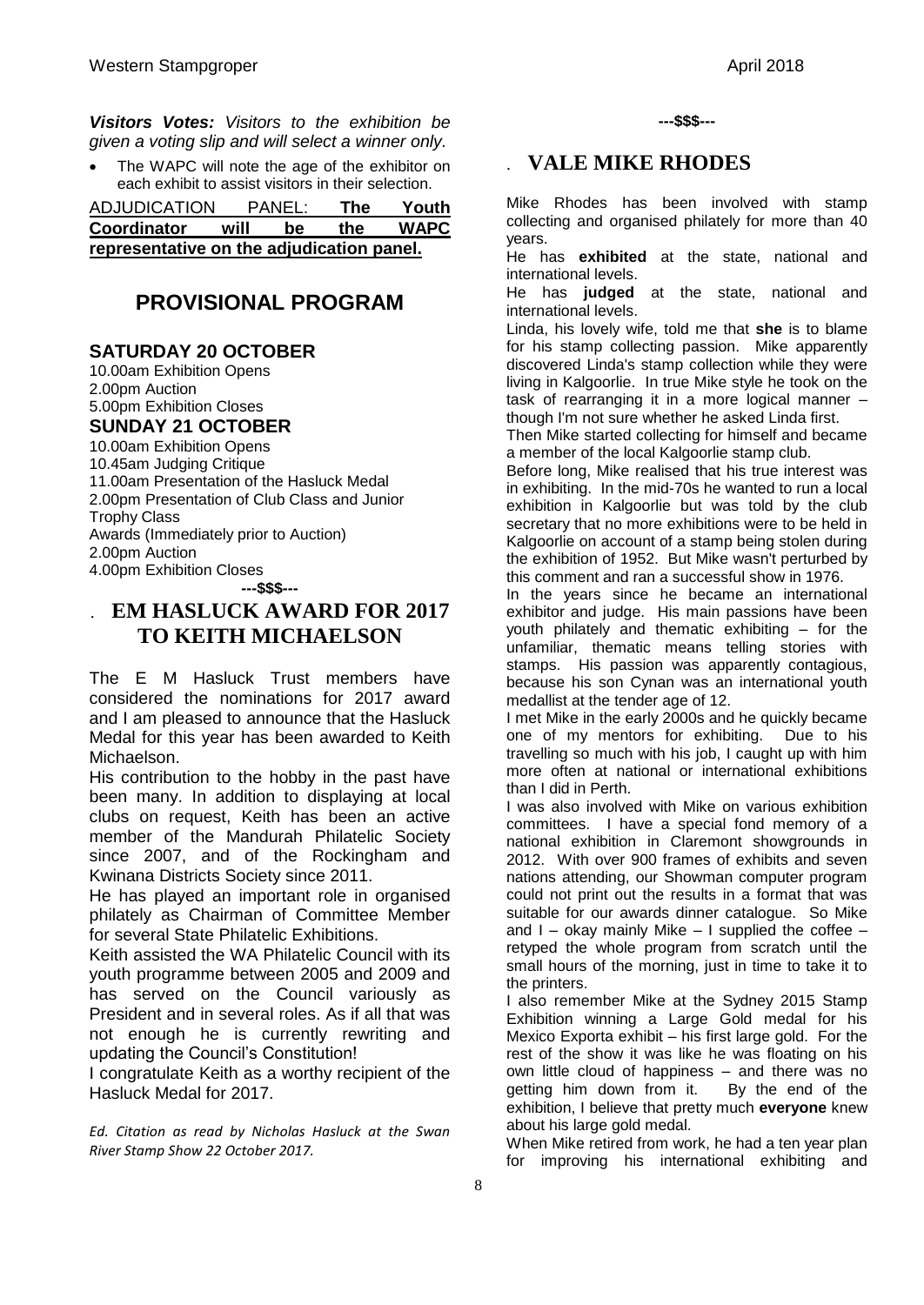But while Mike was judging in Melbourne 2017, he was rushed to hospital for an emergency stent in his kidneys. When I visited him in hospital, his biggest concern was getting out in time for the black tie awards dinner.

While he didn't see out his vision, he made a hell of a start. Your philatelic friends are going to miss you.

Rest in peace Mike – or maybe St Peter has a stamp collection that you can organise for him.

## **CLUB EVENTS AND ACTIVITIES**

Club activities here are as notified by the club concerned. Club Secretaries - **PLEASE FORWARD YOUR PROGRAMS OF COMING EVENTS,** and past club news and activities so we can let everyone know. Please also let us know if any of the listed details are incorrect.

ARMADALE-KELMSCOTT PHILATELIC **SOCIETY** 

PO Box 175, Kelmscott WA 6991 Meets fourth Tuesday each month 8pm, Anglican Church Hall, River Road, Kelmscott. Publishes *Pioneer Post* monthly Wendy Spencer Telephone 9397 6525 e-mail [fit.kanga@iinet.net.au](mailto:fit.kanga@iinet.net.au)

BRIDGETOWN – MANJIMUP STAMP & COIN **CLUB** 

PO Box 933, Bridgetown WA 6255

Meets first Thursday of each month 4.30pm Bridgetown Library Steere St **Bridgetown** President: Phil Huband 0435 046 796 Secretary Dianne Huband or Phil Huband, [huband@westnet.com.au](mailto:huband@westnet.com.au)

BUNBURY & DISTRICTS STAMP CLUB (formerly EATON STAMP COLLECTORS' CLUB)

6 Mimosa Link GLEN IRIS WA 6230.

President Pamela Brennan or Secretary John Keemink 9725 4993

E-mail: [jujohn@sctelco.](mailto:jujohn@sctelco.net.au)net.au

Meets 3rd Thursday each month at 7.00 pm Carey Park Anglican Parish Hall 8 Little Street CAREY PARK

BUSSELTON STAMP COLLECTORS' CLUB PO Box 1734 Busselton WA, 6280 Meetings: First Monday each month at 5.00 pm Seventh Day Adventist School Alpha Street Busselton,

#### **Secretary Kevin Kealey 9754 2992 0418 930 201**

e-mail: [KevKealley@westnet.com.au](mailto:KevKealley@westnet.com.au)

#### CANNING STAMP CLUB

PO Box 149, Cannington WA 6107 Meetings: Fourth Monday of each month (except January) at 7.30pm. Meets at St. Wilson Community Hall, 40 Braibrise Road, WILSON Special Theme Night, July and December, all welcome.<br>President Geoffrey Boulton President Geoffrey Boulton 9457 0715 Secretary Bob Tanner

[rowland.j.tanner@bigpond.com](mailto:rowland.j.tanner@bigpond.com)

#### CENTRAL GREAT SOUTHERN STAMP CLUB **IS Disbanded until further Notice**

COLLIE STAMP CLUB **IS Disbanded until further Notice**

#### DAYTIME STAMP CLUB

PO Box 886 Subiaco WA 6008. Meets first Thursday each month 1pm – 4pm at the Scouts Hall 399 Rokeby Road (near Nicholson Road) Subiaco. Parking at the rear of "The Palms". Telephone (08) 9341 3576 e-mail [pennross@optusnet.com.au](mailto:pennross@optusnet.com.au)

DENMARK STAMP COLLECTOR'S CLUB **Is in recession until further NOTICE**.

EASTERN GOLDFIELDS STAMP COLLECTING CLUB **Is in recession until further NOTICE**

FREMANTLE & DISTRICTS PHILATELIC **SOCIETY** PO Box 146 South Fremantle WA 6162 Meets second Wednesday each month 7:30pm St Peters Church Hall 4 Hammand Street PALMYRA Publishes *Fremantle Mail* quarterly President Ross Edwards 9284 7125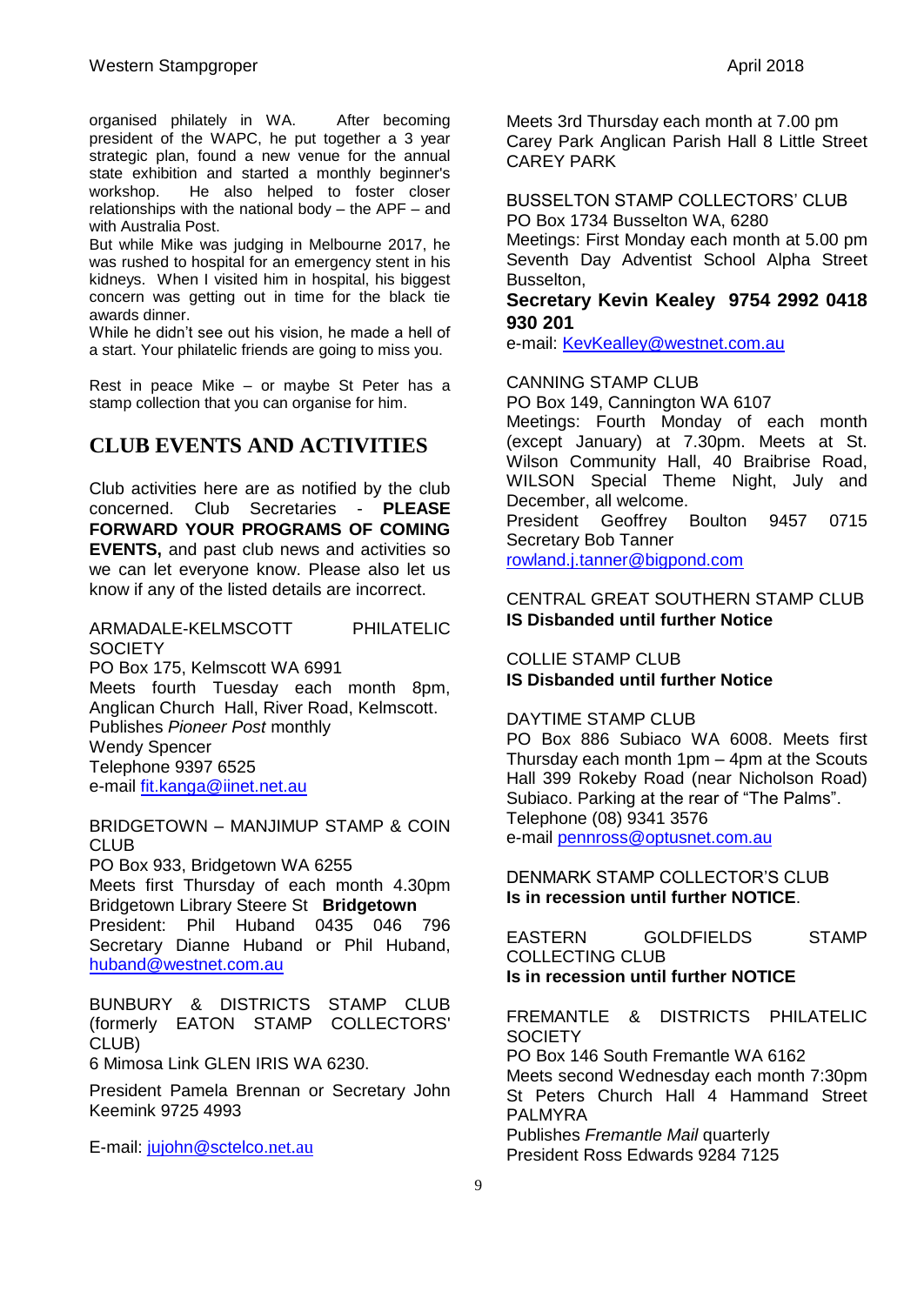[www.fremantlestampclub.com](http://www.fremantlestampclub.com/) [rossedwardsau@hotmail.com](mailto:rossedwardsau@hotmail.com)

KALAMUNDA STAMP CLUB PO Box 497, Kalamunda WA 6076 Meets third Wednesday each month 7:30pm Jack Healy Centre, Mead Street Kalamunda President Richard Vickers Telephone (08) 92918484 Secretary Peter Williams [richel@openaccess.com.au](mailto:richel@openaccess.com.au) MANDURAH PHILATELIC SOCIETY PO Box 625, Mandurah WA 6210 Meets second Tuesday each month 5.00pm Bortolo park Recreation Centre, cnr Bortolo and Murdoch Drives, Greenfields President Bruce Gummow 9534 8846 Secretary Dianne Saunders E-mail [diannedjs@hotmail.com](mailto:diannedjs@hotmail.com)

NORTHERN DISTRICTS STAMP CLUB

PO Box 175, Mirrabooka WA 6941 Meets second Monday each month (except January) 7:00pm Tuart Hill Junior Soccer Club Hall, Cnr Woodchester Road and Hillsborough Drive Nollamara

President Richard Norman Secretary Valerie Thompson Telephone (08) 9342 1989 [richrisn@bigpond.net.au](mailto:richrisn@bigpond.net.au)

NORTHERN SUBURBS DAYTIME STAMP CLUB.

Meets third Thursday each month 1:30 to 3.30pm, "Club Rooms", Charles Riley reserve,Wendling Road, North Beach. Contact Graham Berry 0488 461 857 [admin@stirlingphilatelicsociety.com](mailto:admin@stirlingphilatelicsociety.com)

[www.stirlingphilatelicsociety.com](http://www.stirlingphilatelicsociety.com/)

PHILATELIC SOCIETY OF WESTERN AUSTRALIA PO Box 886, Subiaco WA 6908 Email: [gavin.w@bigpond.net.au](mailto:gavin.w@bigpond.net.au)

Meets first Monday (Philatelic Forum meeting) second Monday (Postmark Circle meeting (old Postmark Club) and third Tuesday (General meeting and auction)each month 8:00pm Wellington Fair, Unit 19 40 Lord Street (cnr Wellington Street) East Perth.

The Airmail Circle meets on the 5<sup>th</sup> Mondav of each month when it occurs. This meeting is clearly about the collecting of airmails and will be held approximately 4 times per year. Telephone (08) 9294 3356 e-mail [rosswood@bigpond.com](mailto:rosswood@bigpond.com)

President Malcolm Brown, Secretary Gavin **Woodward** 

Publishes *Stamp Hinges* bi-monthly

#### PHILATELIC SOCIETY OF ROCKINGHAM AND KWINANA DISTRICTS

PO Box 127, Rockingham WA 6968

Meets third Tuesday each month 7:30pm,Except December (Second Tuesday) Church of Christ Hall, Cnr Rae Rd & Frederick St, Safety Bay.

Publishes *Ship Letter* quarterly

President Bill Fiora, Secretary Phil Heal 0404 427 027

[healsam@bigpond.com](mailto:healsam@bigpond.com)

#### STIRLING PHILATELIC SOCIETY

PO Box 66, Innaloo City WA 6918 Meets fourth Wednesday each month (except December) 7:30pm, "Club Rooms", Charles Riley reserve,Wendling Road, North Beach. Publishes *Stirling Philately* quarterly President John Mcphee, Secretary Graham Berry 0488 461 857

[admin@stirlingphilatelicsociety.com](mailto:admin@stirlingphilatelicsociety.com)

[www.stirlingphilatelicsociety.com](http://www.stirlingphilatelicsociety.com/)

### VICTORIA PARK STAMP CLUB

PO Box 2008, Carlisle WA 6101 Meets first Wednesday each month 7:30pm Uniting Church Cnr Star & Archer Streets **Carlisle** President George Morris Secretary Norah **Jackson** [norahj@tpg.com.au](mailto:norahj@tpg.com.au)

Norah: 0438 352 677

WANNEROO STAMP CLUB PO Box 413, NORTH BEACH WA 6065 Meets third Monday each month 7:30pm, Flinders Park Community Hall Broadbeach Blvd **HILLARYS** Publishes *Wanneroo Post* bi-monthly Contact John: 0466 661 541 e-mail: [john\\_irenemc66@hotmail.com](mailto:john_irenemc66@hotmail.com)

WESTERN AUSTRALIAN STUDY GROUP PO Box 423, Claremont WA 6010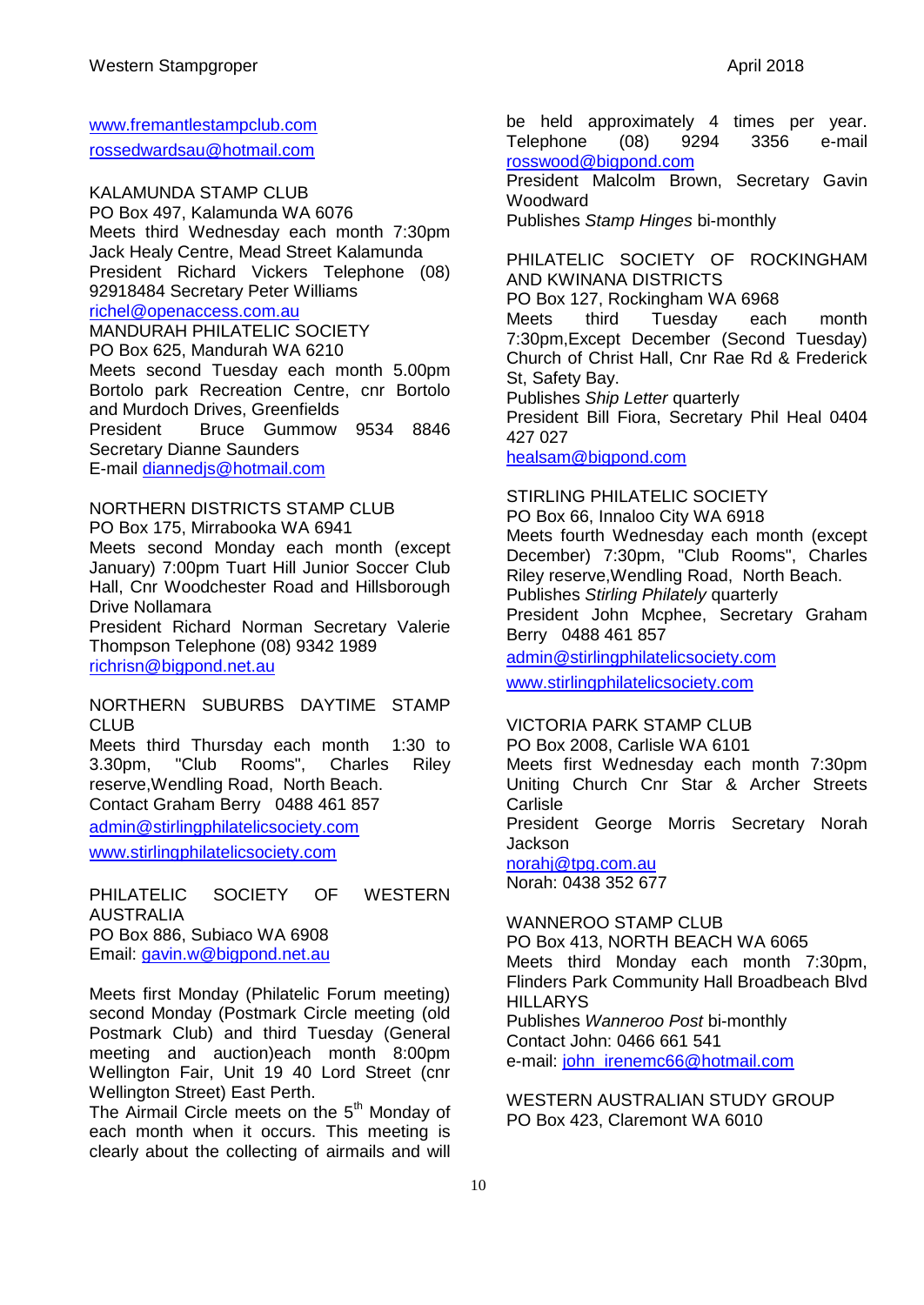Meets fourth Thursday each month 7:30pm Wellington Fair, Unit 19 40 Lord Street (cnr Wellington Street) East Perth.

Publishes *The Black Swan* quarterly

Contact Arthur Tilby Telephone (0419 843 943 [specialtymailhouse@gmail.com](mailto:specialtymailhouse@gmail.com)

#### **TAKING CARE OF YOUR STAMPS KNOWING YOUR ENEMY**

There are 10 "agents of deterioration" that they are particularly vigilant in guarding against when handling, mounting and storing stamps. While by no means an exhaustive list of everything that can potentially damage a stamp, it provides a good overview of some of the main things to look out for:

 **Humidity:** Humidity is perhaps the most important environmental factor to be aware of, particularly when storing your collection at home. While temperatures in most homes remain stable over the course of the year, humidity can vary wildly, causing warping, mold and mildew growth, and other conditions that can have a serious impact on the value of your collection. High humidity can also damage the gum causing a huge reduction in value

 **Temperature:** Excessive high or low temperatures and — more significantly — frequent shifts between extremes can damage stamps. Temperature changes cause certain materials to expand or contract, accelerating deterioration. For this reason, philatelists should never store their collection in an attic, basement, garage or other area of the home where temperatures have the potential to fall outside the range of 18°C to 22°C.

 **Light:** Most people know the damage longterm exposure to sunlight can have on upholstery, paintings and other printed or dyed materials. Stamps are no different - excessive sunlight can cause fading, color changes, yellowing and cracking. Minimizing the amount of time your collection spends in the direct sunlight is a key priority of longterm storage. While it may be tempting to mount your favorite issues in a conspicuous spot where guests can see them, it's better in the long term to

store them in a dark cabinet.

 **Water:** The damage water can do to an expensive stamp collection should be obvious warping, deterioration, fungal infections and gum damage are all common consequences of an accidental spill. To minimize risk, don't keep drinks nearby while working on your collection. Taking steps to prevent flood damage — including storing your stamps more than 15 cm off the floor at all

times — is another good idea.

 **Chemical exposure:** Chemical damage to stamps can happen in many ways, from the presence of aerosol sprays and perfumes in the air to the grime and dirt passed by handling without tongs. These chemicals can attach to delicate paper stamps, causing them to break down over time. Storing stamps in an airtight container is the best way to limit long-term exposure, and remaining vigilant when cleaning or working around an exposed collection helps.

 **Force:** Using proper handling techniques is the best way to limit damage by force — a broad category that includes rips and tears, stressing, warping and scratching. To prevent these and other damages, purchase a good set of tongs and learn how to use them properly. Make sure your collection is stored in a safe place where it isn't accessible to untrained handlers and is unlikely to be affected by vibrations or sudden impacts. If you store your stamps in an album, open it periodically and flip through the pages to prevent them from sticking together.

 **Pests:** Pests such as mice, insects and microorganisms are attracted to organic material such as paper. The damage they can do to a stamp collection in a short amount of time is often irreversible. To avoid this, never store your collection in cardboard or other paper containers. Take basic steps around your home to prevent infestation, such as sealing off entryways. Avoid the use of aerosol pest control products if possible, as they too can damage your stamps through chemical exposure.

‗**Fire:** Fire and smoke damage are obvious hazards to any stamp collection. Ensuring you have working smoke alarms and fire extinguishers in your home is just common sense. If your collection is highly valuable, however, you may wish to take the extra measure of purchasing a fireproof safe to house it.

 **Neglect:** If you're reading this article, it's safe to assume you're concerned about learning how to preserve your stamp collection, and are unlikely to neglect it in any major way. However, neglect can take subtle forms as well, such as poor record-keeping. Keeping details about your collection current — and backing these records up either electronically or as a hard copy — will be important for insurance purposes should anything ever happen.

**Theft:** Lastly, the theft of rare or valuable stamps is an all-too common occurrence. While a typical thief may know nothing about philately, the steps we take to preserve and store our collections can alert an intruder to their value. If your collection includes high value or irreplaceable issues, you may wish to keep them under lock and key, and avoid displaying them in an ostentatious manner.